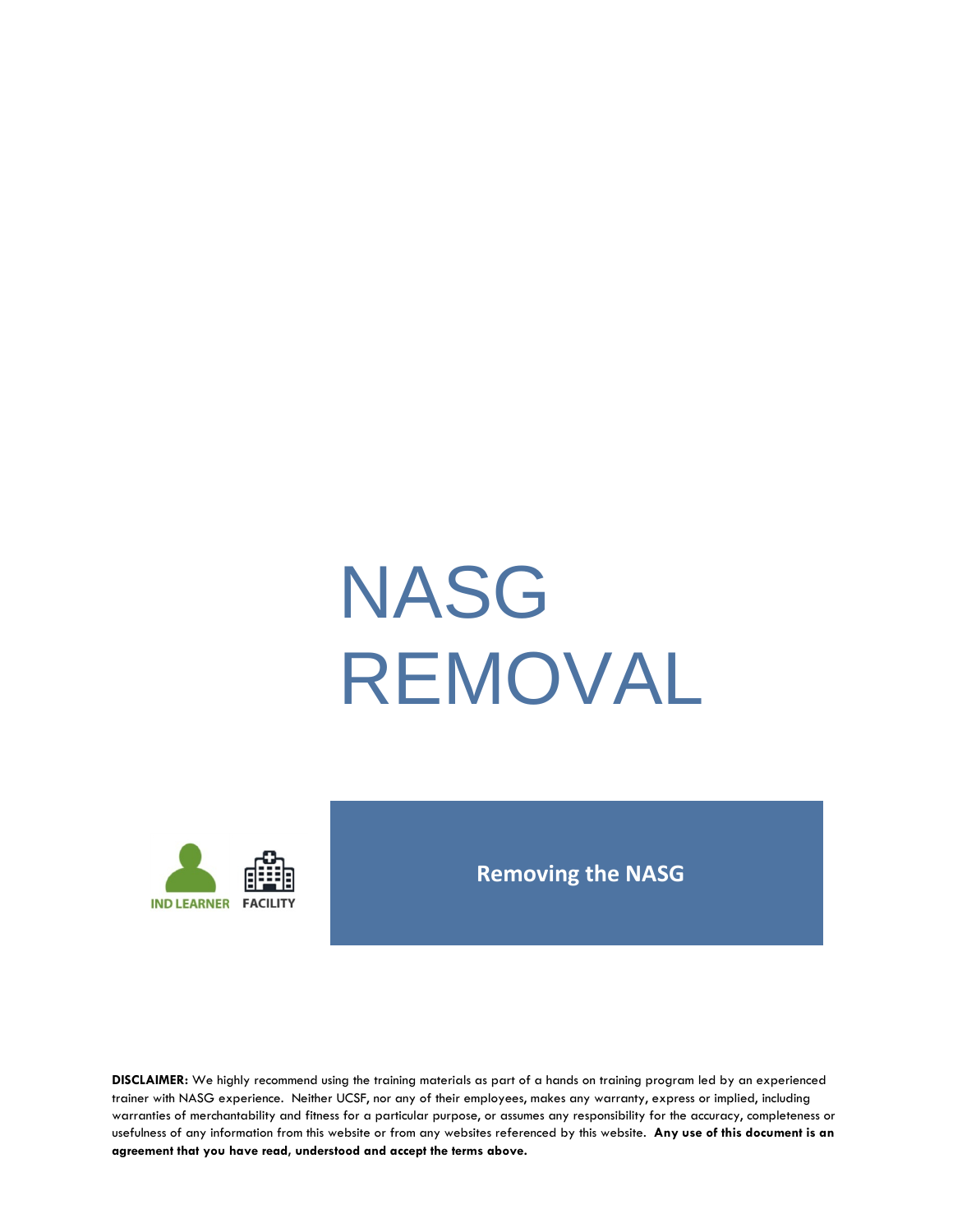

# Removing the NASG

While anyone can be trained to apply the NASG, the NASG should only be removed by a skilled health care provider. Likewise, the NASG should only be removed at the facility level, where the woman's blood pressure and pulse can be closely monitored. Removing the NASG before a woman is stable or removing it in the wrong order can be dangerous for the patient, as she may rapidly revert to profound shock. The NASG should only be removed with the woman's IV line still running, in case her condition deteriorates during removal.

**NASG removal should begin only when the woman's condition has been stable for two hours. A woman is considered stable if:**

- **1.** Bleeding has decreased to <50mL/hour
- **2.** Pulse is stable (your facility's protocols should specify if there is a specific threshold for pulse, for example pulse < 100 BPM)
- **3.** Systolic blood pressure is stable (your facility's protocols should specify if there is a specific threshold for systolic blood pressure, for example SBP > 100 mmHg or > 90 mmHg)
- **4.** The woman is conscious and aware

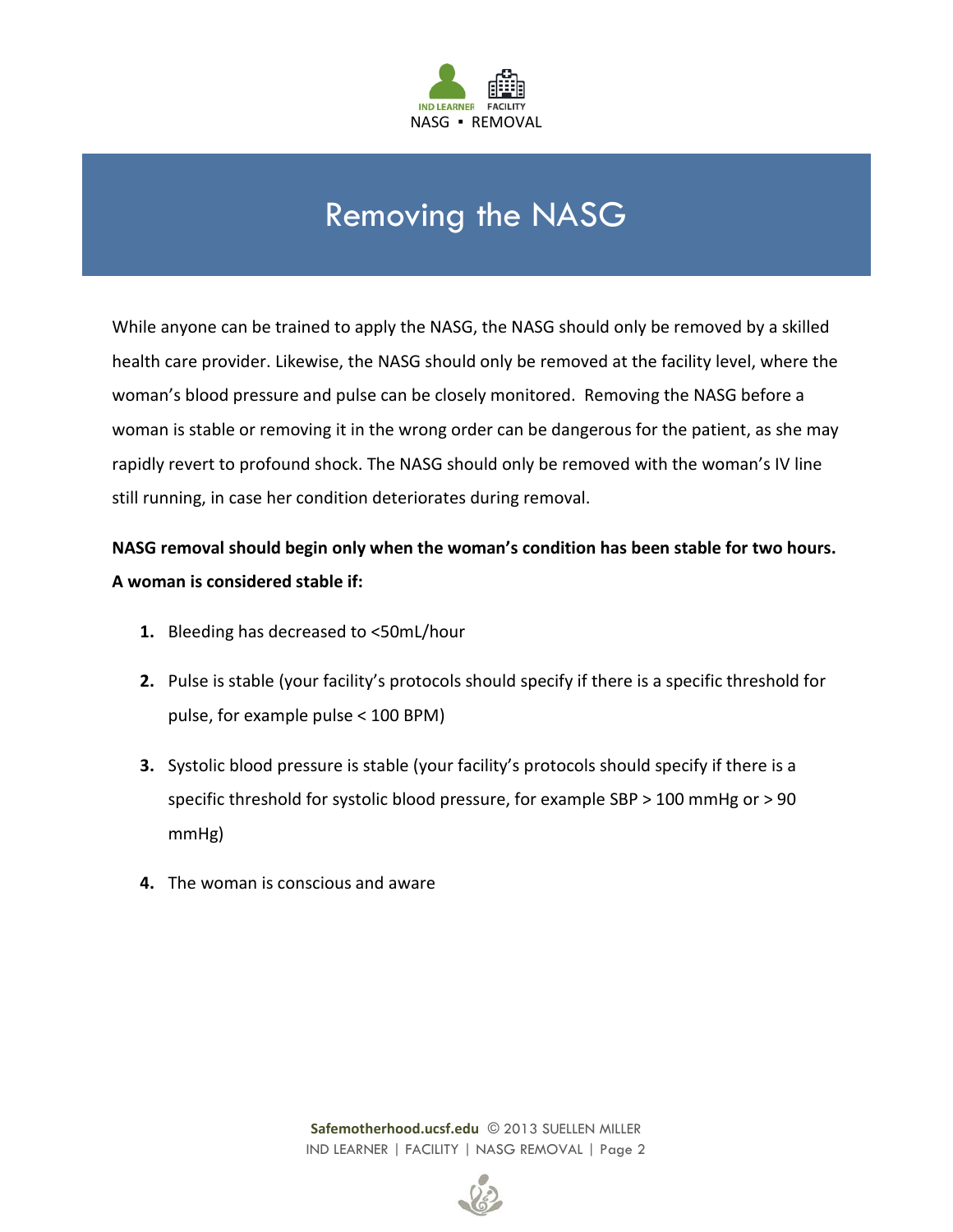

The NASG is opened from segment pair #1 up the woman's body to segment #6, starting with the ankles and ending with the abdomen. The leg segments are comprised of segment pairs: segment pair #1 around the ankles, segment pair #2 around the calves and segment pair #3 around the thighs. Each pair must be opened, followed by fifteen minutes of waiting for blood redistribution, before moving upward to open the next segment pair. For example, segment pair #1 must be opened from both ankles, followed by fifteen minutes of waiting, then taking blood pressure and pulse, before moving on to open segment pair #2 from both calves.



IND LEARNER | FACILITY | NASG REMOVAL | Page 3

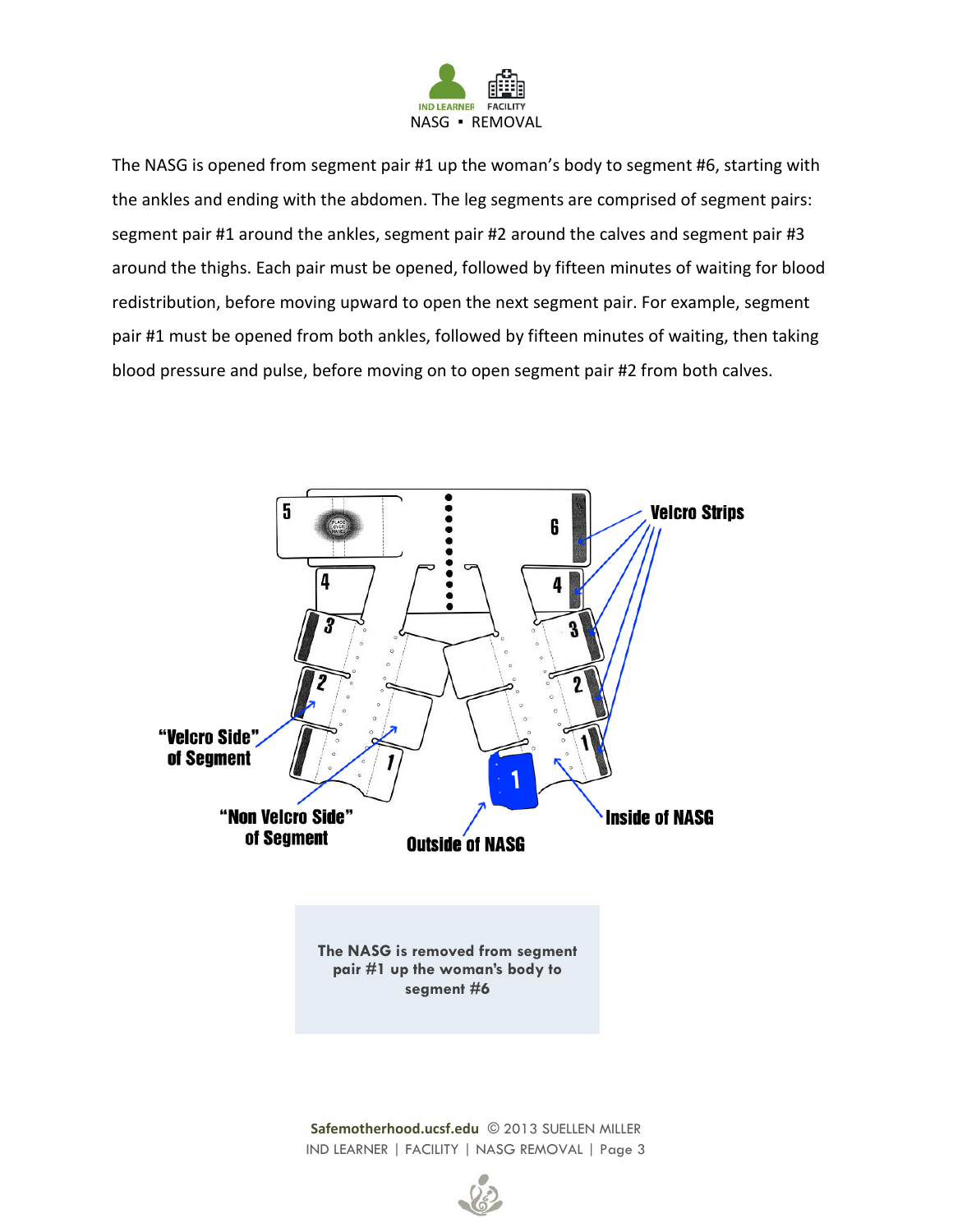

# STEP<sub>1</sub>

Take the woman's pulse and blood pressure immediately before opening the first segment pair. You must do this even if you have been monitoring vital signs.

Always wear gloves when removing the NASG, or handling a soiled NASG.



**Always wear gloves when removing the NASG or handling a soiled NASG** 



**Take the woman's pulse and blood pressure immediately before opening the first segment pair**

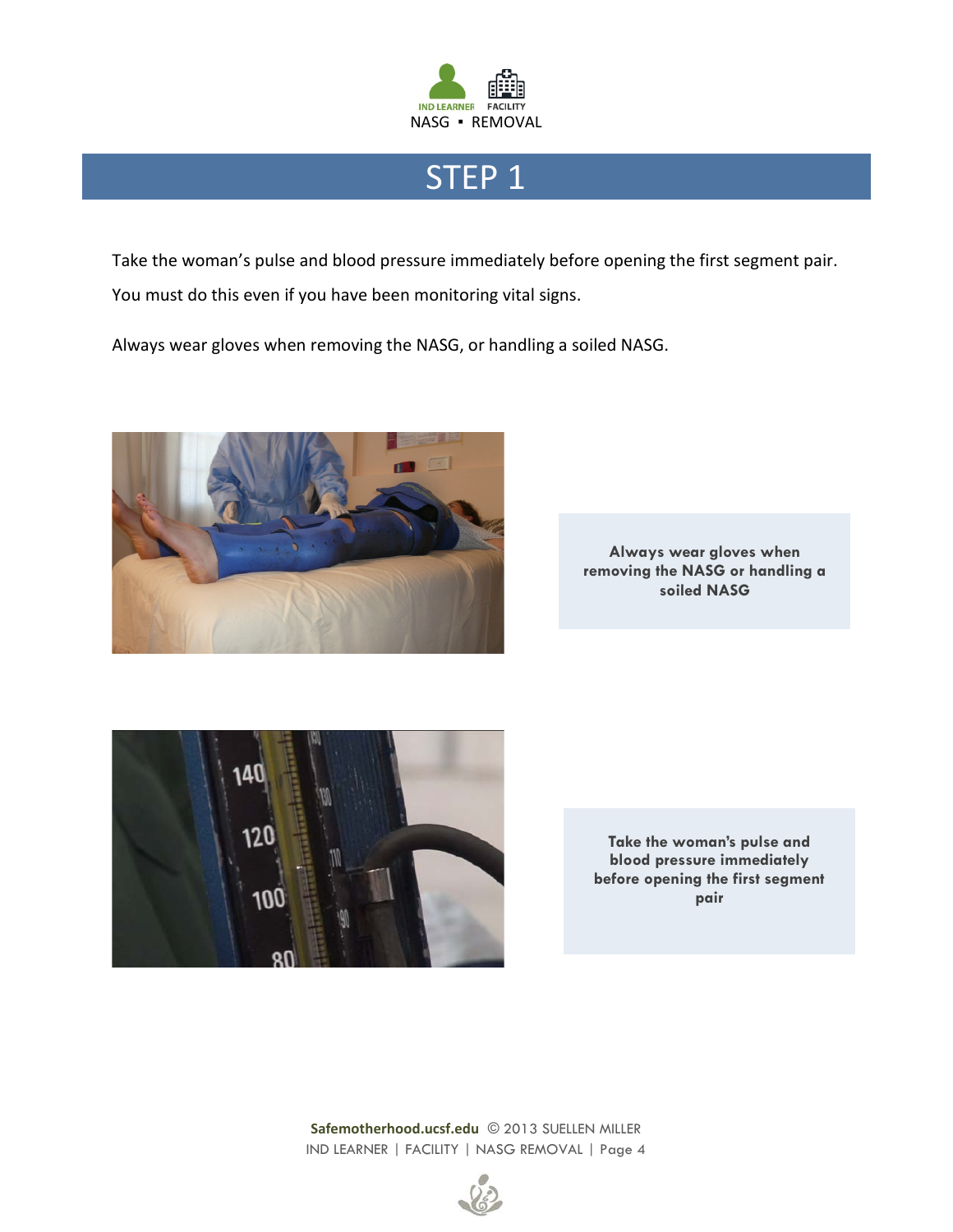

# STEP 2

NASG removal always begins with the lowest segment (this is segment pair #1, unless segment pair #2 is placed on the ankles of a short woman).



**NASG removal always begins with the lowest segment**

# STEP 3

Wait 15 minutes before opening the next segment pair so that blood can redistribute. When 15 minutes have passed, take the woman's pulse and blood pressure again to make sure that she is still stable.

To check that her hemodynamic status has not become unstable we use the **"Rule of 20",** which means that her pulse has not increased by more than 20 beats per minute and her systolic blood pressure has not decreased by more than 20 mmHg. If pulse and blood pressure remain stable, open the next segment pair (#2).

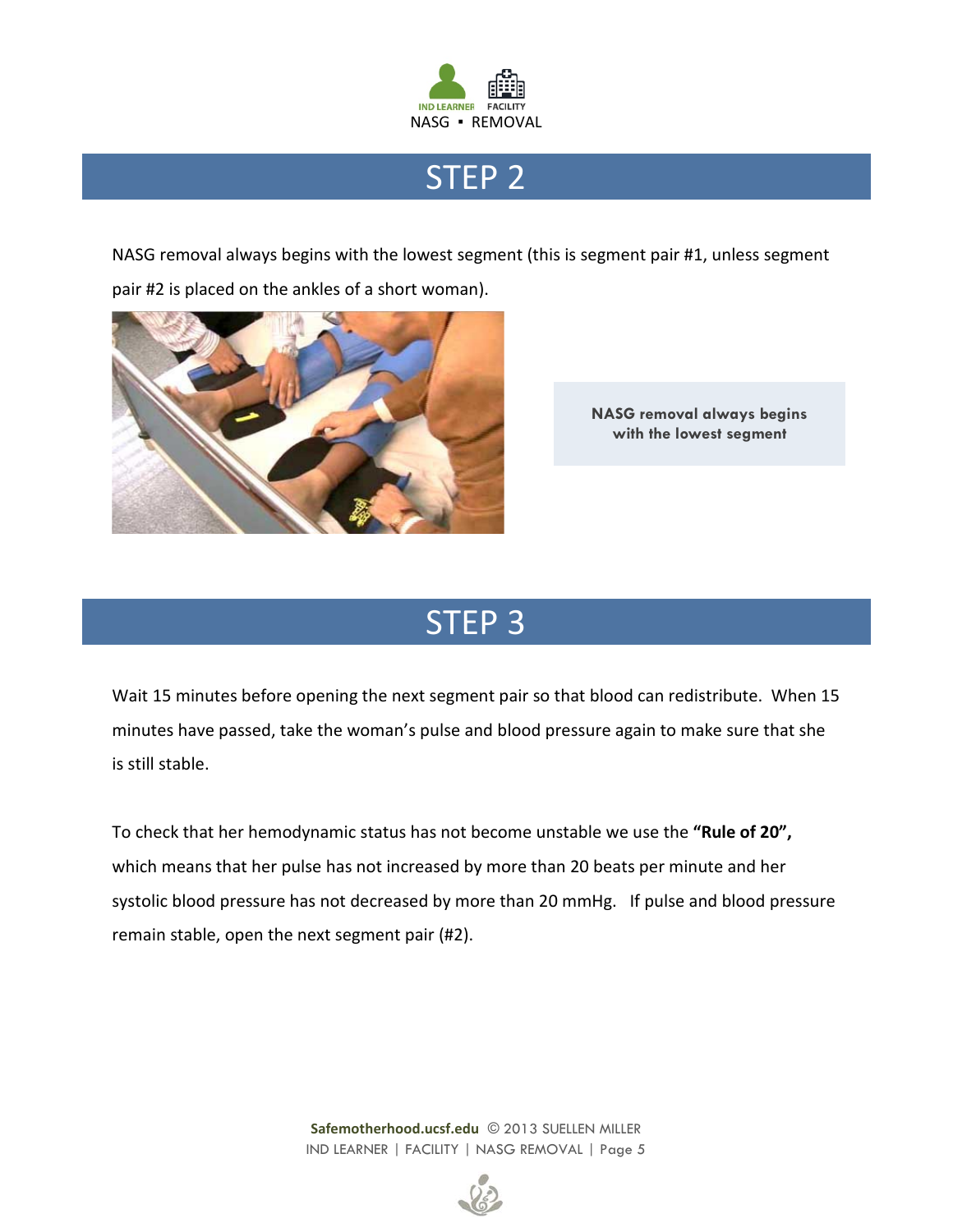



**If pulse and blood pressure remain stable, open the next segment pair**

# STEP 4

Wait another 15 minutes and recheck the pulse and blood pressure to be sure they have not

changed by >20 beats per minute or >20 mmHg before opening the next segment pair (#3).

# STEP 5

Wait another 15 minutes and recheck the pulse and blood pressure to be sure they have not changed by >20 beats per minute of >20 mmHg before opening the next segment (#4).



**Wait 15 minutes and recheck the pulse and blood pressure to be sure they have not changed by >20 beats per minute of >20 mmHg before opening each segment**

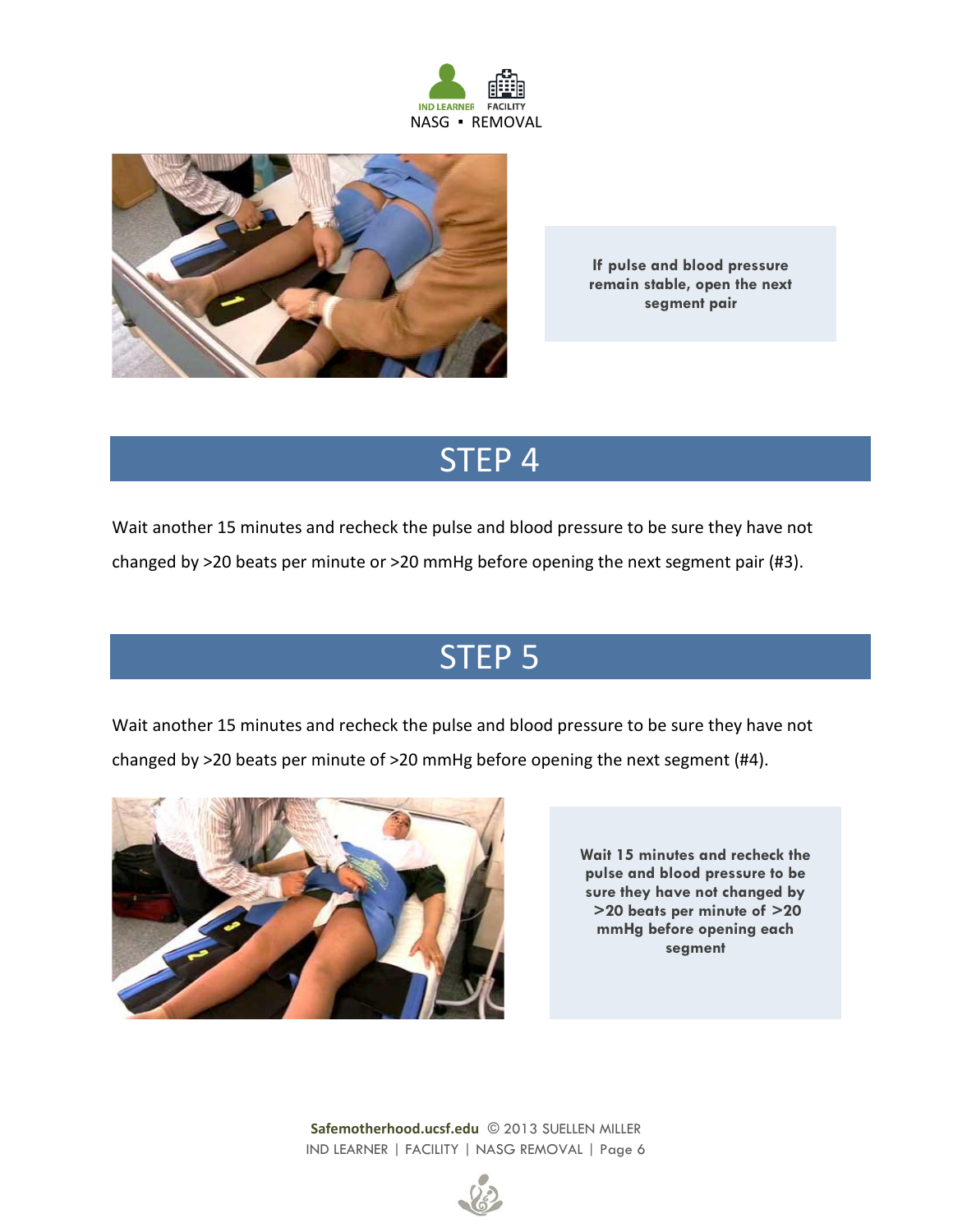



**The abdominal segment is the last segment to be opened**

After it is completely removed, always put the used NASG into a biohazard waste container to take to the cleaning staff.



**Always put the used NASG into a biohazard waste container**



**If the pulse increases by 20 beats per minute OR the systolic blood pressure falls by 20mmHg at any point during the removal process OR if there is an increase in vaginal bleeding:**

- **Quickly close all segments**
- **Consider the need for more IV fluid or blood transfusions**
- **Assume that the woman is still actively bleeding and determine the source of bleeding**

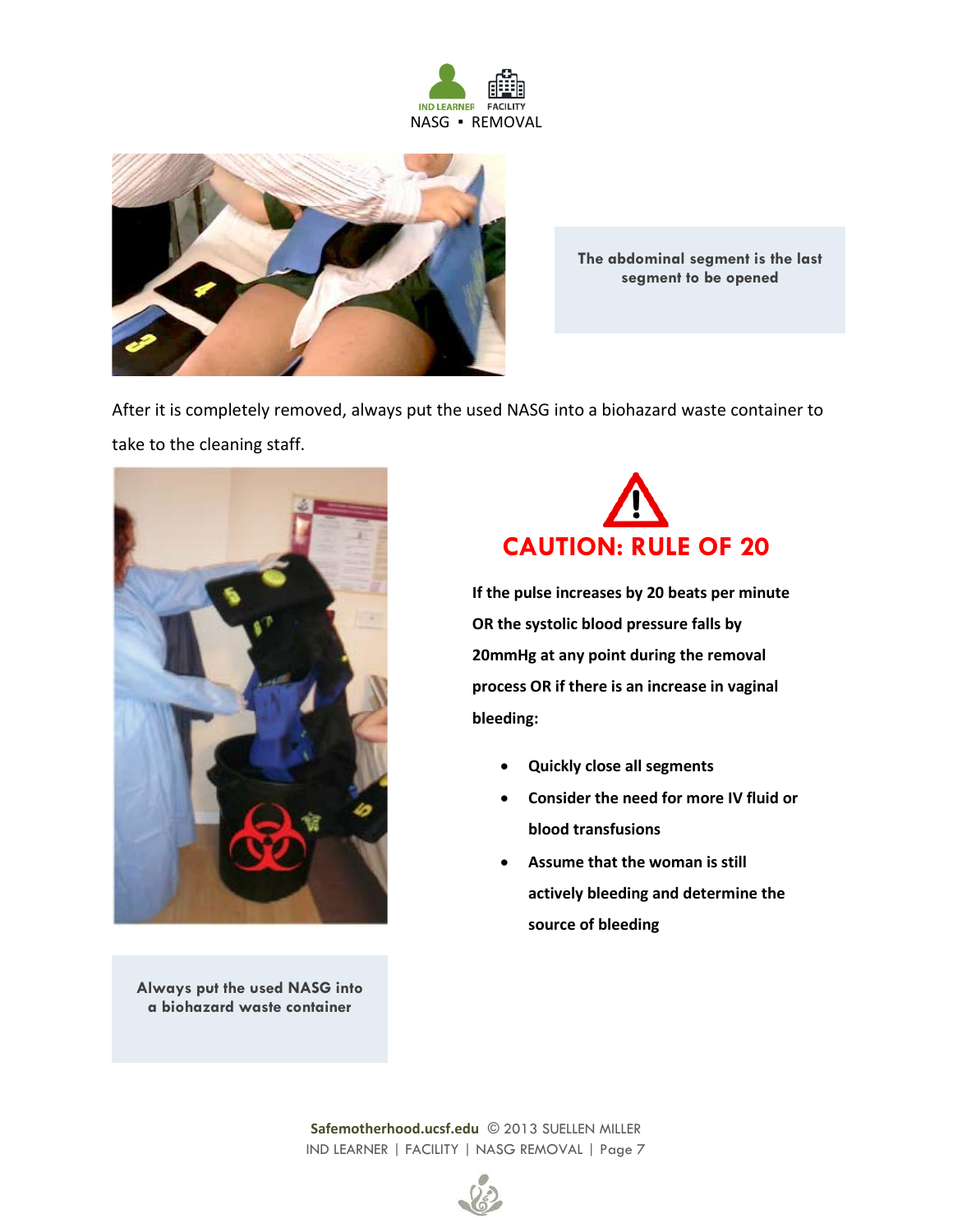

## *Materials for Practice*

- **1.** NASG
- **2.** Model or volunteer
- **3.** Stopwatch or Clock or Cell Phone with Timer (to calculate pulse and to time intervals between opening segments)
- **4.** Blood pressure cuff
- **5.** Gloves
- **6.** Checklist for self-assessment
- **7.** NASG video (removal training is at the 8 minute 34 second mark (8:34) in the NASG Training video)

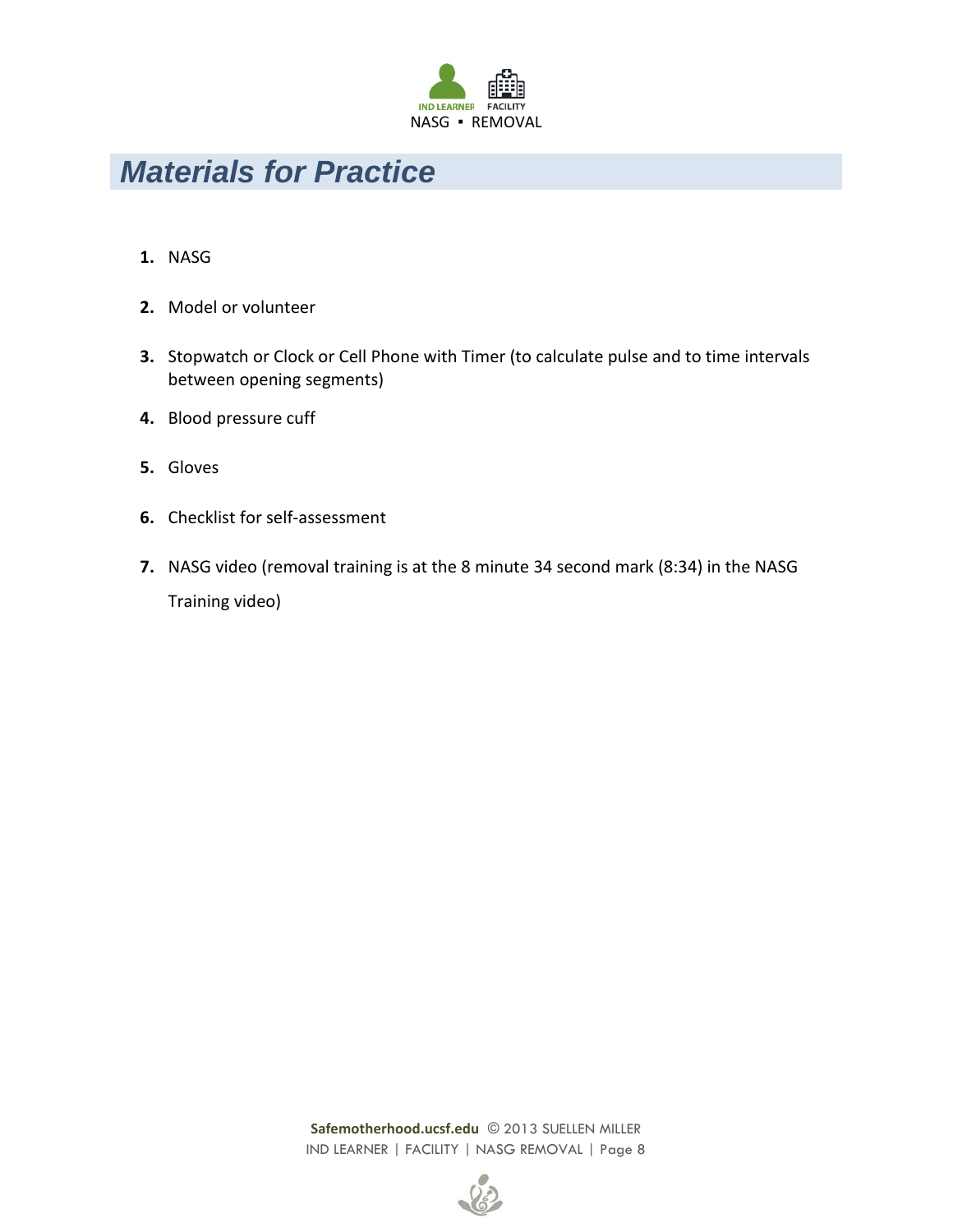

## **Checklist: Learning & Skills Self-Assessment**

You can use this checklist while first learning, practicing, or doing drills by following each step. Practice on another health care worker or on a volunteer, but not on a pregnant woman. Once you feel you know how to remove the NASG, you can assess your skills by removing the NASG from a volunteer or model (without using the checklist), and then reviewing the removal by using the checklist to be sure you completed all the steps correctly and in the right order. Once you feel you have mastered the steps, have a colleague observe you and assess you with the Checklist.

| <b>NASG Removal [Learner]</b> |                                                                           |                |
|-------------------------------|---------------------------------------------------------------------------|----------------|
|                               | <b>Steps to NASG Removal</b>                                              | $\vee$ if Done |
|                               | 1. Take the pulse and blood pressure immediately before opening the first |                |
|                               | segment pair.                                                             |                |
| 2.                            | Open segment pair #1 (or segment pair #2 if the woman is short).          |                |
| 3.                            | Wait 15 minutes; take pulse and blood pressure.                           |                |
| 4.                            | If pulse and blood pressure remain stable, open segment pair #2.          |                |
| 5.                            | Wait 15 minutes; take pulse and blood pressure.                           |                |
| 6.                            | If pulse and blood pressure remain stable, open segment pair #3.          |                |
| 7.                            | Wait 15 minutes; take pulse and blood pressure.                           |                |
| 8.                            | If pulse and blood pressure remain stable, open segment #4.               |                |
| 9.                            | Wait 15 minutes; take pulse and blood pressure.                           |                |
|                               | 10. If pulse and blood pressure remain stable, open segments #5 and #6.   |                |
|                               | 11. If at any point during removal pulse or blood pressure change by 20,  |                |
|                               | immediately close all NASG segments starting at the ankles.               |                |
|                               | 12. Place the used NASG in a biohazard container.                         |                |

*Review the checklist. If you left out two or more steps, or did them out of order, practice the NASG removal again.*

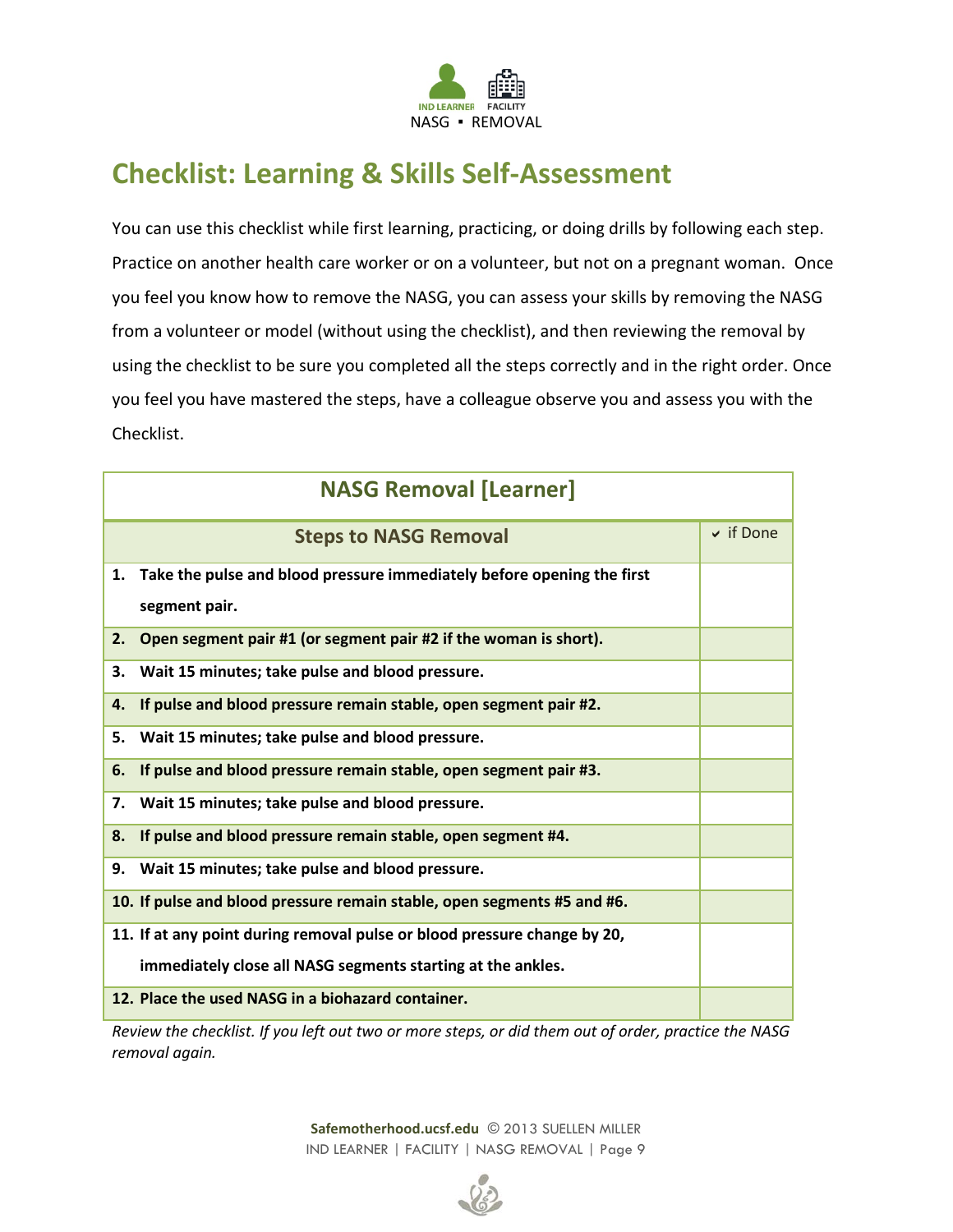

## *Knowledge Assessment*

*See if you can answer these questions correctly. After you have marked your answers look below for the correct answers. If you did not answer any of the questions correctly, go back to the section about that topic and review.*

- **1.** When should removal begin? (Tick all that apply.)
	- **a.** The woman has been bleeding <50mL per hour for two hours
	- **b.** The woman's pulse and BP are stable for two hours
	- **c.** The woman is conscious and aware for two hours
	- **d.** The woman has noted that she is uncomfortable and would like the NASG removed
- **2.** Begin NASG removal by opening segment #6, the abdominal segment. **(True/False)**
- **3.** After opening each segment or segment pair you should wait \_\_\_\_ minutes and check that her pulse and BP are still stable before opening the next segment. (Tick the correct answer.)
	- **a.** 10 minutes
	- **b.** 15 minutes
	- **c.** 30 minutes
	- **d.** 1 hour
- **4.** According to the "Rule of 20", if a woman's pulse increases by 20 BPM or her BP decreases by 20 mmHg at any point during removal, you should: (Tick all that apply.)
	- **a.** Continue the removal process as normal
	- **b.** Quickly close all NASG segments
	- **c.** Consider the need for additional IV fluids or blood transfusions
	- **d.** Consider that the woman may still be actively bleeding and attempt to locate the source of bleeding
- **5.** When the NASG is completely removed, it should be placed in a biohazard container.

#### **(True/False)**